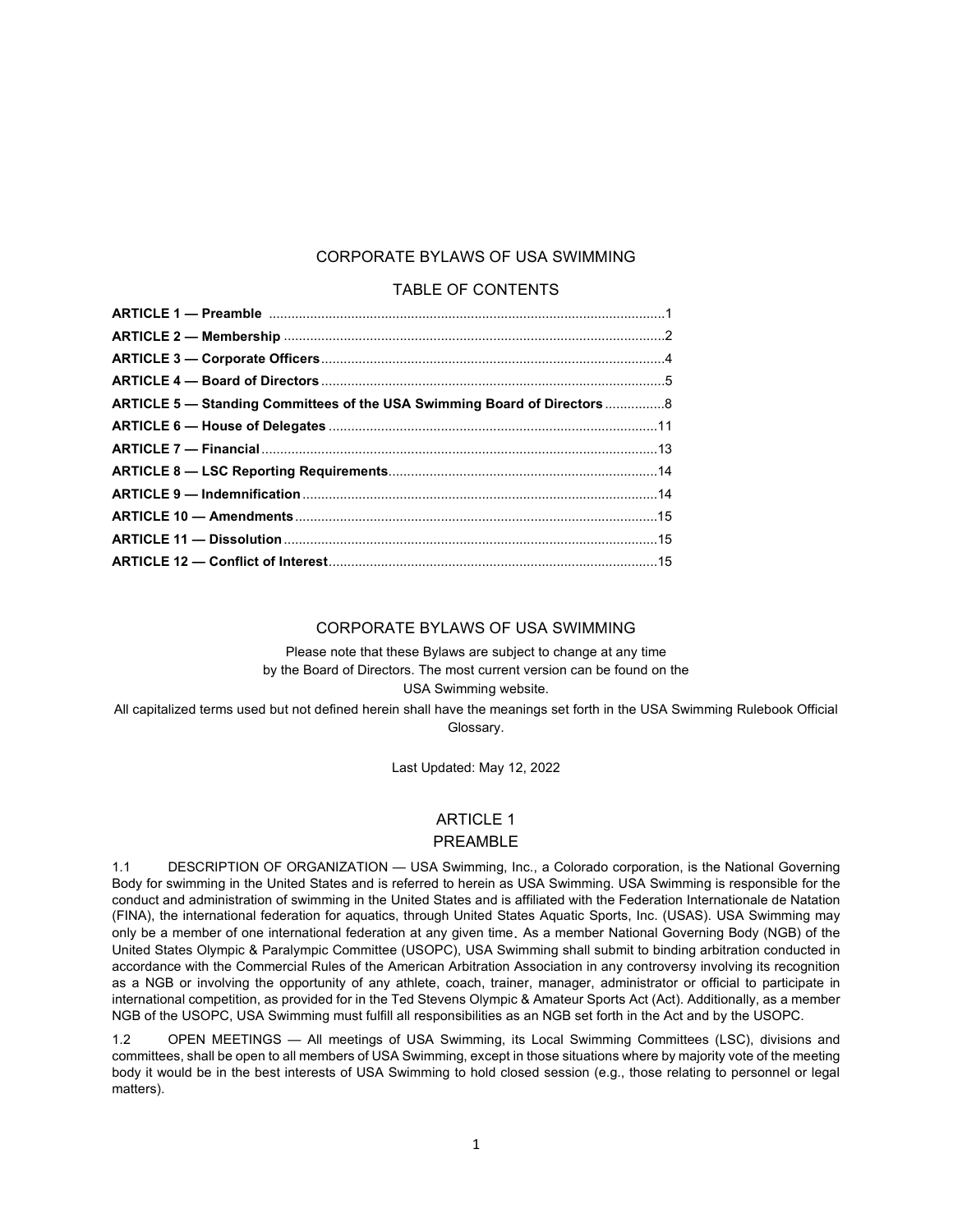1.3 ELIGIBILITY — No conditions or restrictions to eligibility for participation in open competitive events may be imposed unless otherwise set forth in these Bylaws or the USA Swimming Rules and Regulations. It is the intent and purpose of USA Swimming to provide an equal opportunity to eligible athletes, coaches, trainers, managers, administrators, and officials to participate in athletic competition within its jurisdiction, without discrimination on the basis of race, color, religion, age, gender, disability, or national origin.

1.4 ROBERT'S RULES OF ORDER — At meetings of the USA Swimming House of Delegates, the current version of Robert's Rules of Order shall be the governing rules, unless suspended by the House of Delegates. At all other meetings of USA Swimming and any of its constituent bodies, boards, committees or other entities, the current version of Robert's Rules of Order may be used, where appropriate, at the discretion of the meeting chair.

## ARTICLE 2 MEMBERSHIP

2.1 REQUIREMENTS OF MEMBERSHIP — All members of the House of Delegates, Board of Directors, and any committee, sub-committee, or division of USA Swimming, appointed or elected, must hold an individual membership pursuant to the provisions of this Article, unless otherwise specified by the Board of Directors. Any person with password access to the USA Swimming database must hold an individual non-athlete membership.

2.2 CLASSES OF MEMBERSHIP — The Corporation shall have no voting members, as defined in the Colorado Revised Nonprofit Corporation Act. However, the membership of USA Swimming shall consist of the following two classes of nonvoting members, whose rights and privileges are as set forth in these Bylaws: group members, including clubs, seasonal clubs and other organizations interested in competitive swimming; and individual members, including athletes and non-athletes.

#### 2.3 GROUP MEMBERSHIP

#### .1 Club Membership

A. Club membership is for a calendar year. A club applying for membership on or after September 1 will receive membership valid through December 31 of the following year.

B. An LSC may provide for a seasonal club membership for the period established by the LSC pursuant to these Bylaws. Seasonal clubs may not compete at or above the Zone Championship level.

C. An LSC shall not impose requirements for club membership in addition to those set forth in these Bylaws.

- .2 Organizational Membership
	- A. The Board of Directors may establish classes of organizational membership.

B. Any organization which is interested in competitive swimming, on either the national, state, or local level, may join USA Swimming.

#### 2.4 INDIVIDUAL MEMBERSHIP

- .1 Any individual may join USA Swimming as a member.
- .2 Athlete membership consists of five categories:
	- A. **Premium** (LSCs are required to offer this membership) Membership is for a calendar year.
	- B. **Flex** (offered at option of LSC) Flex memberships may be offered for the same period of time as a Premium Membership. Flex membership is for athletes 12 and under.
	- C. **Outreach** (LSCs are required to offer this membership) Premium membership with specially reduced fees. Each LSC House of Delegates shall determine how athletes qualify for outreach membership.
	- D. **Seasonal** (offered at option of LSC) Membership may be offered for one or two periods of not more than 150 days per period with a registration year. Seasonal membership may also be offered for an unspecified but continuous period of not more than 150 days commencing on the date of registration. Seasonal membership is not valid for competition at or above the Zone Championship level.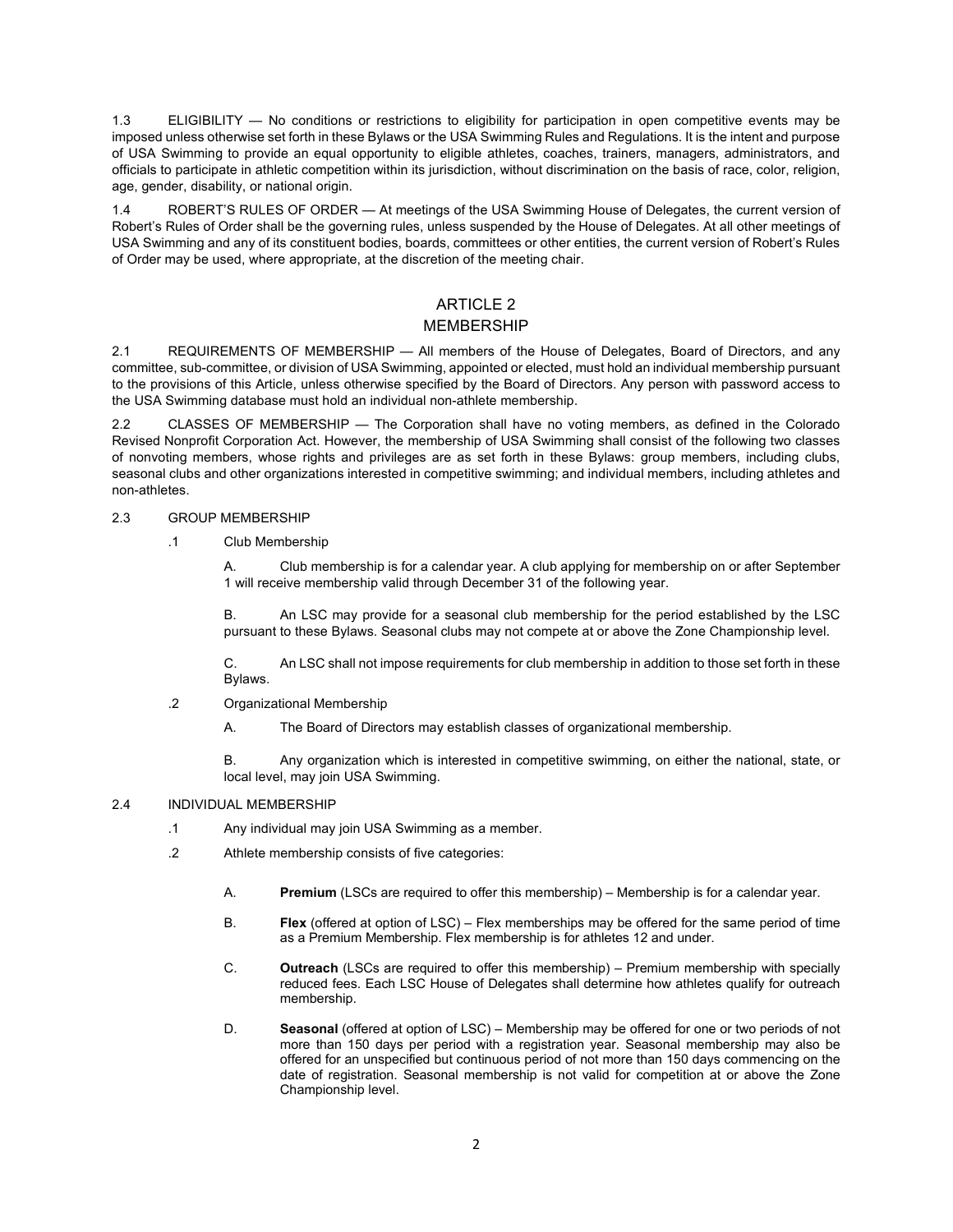E. **Single Meet Open Water** (offered at option of LSC) – Membership may be offered for the specific date(s) of an open water competition(s). The swimmer must compete unattached. Single-meet membership is not valid for competition at or above the Zone Championship meet.

.3 Athlete members who register with an LSC and USA Swimming are eligible for sanctioned swimming competition. Flex members are eligible to compete in only two sanctioned competitions per registration year. Flex members may not compete at or above the LSC Championship level. An athlete member shall not be registered in more than one LSC simultaneously.

.4 Flex members who transition to the Premium athlete membership category within the same calendar year, will be able to credit the Flex athlete membership cost to the Premium athlete membership cost by paying the difference between the cost of the Flex membership and the Premium membership.

.5 Non-athlete membership consists of two classes: individual and life. Individual non-athlete members are designated as Coaches, Junior Coaches, Officials or Other.

.6 Each class of membership (except life membership, seasonal membership and single-meet open water membership) is for a calendar year period. Individuals applying for calendar year membership on or after September 1 will receive membership valid through December 31 of the following year.

.7 An LSC shall not impose requirements for Individual Membership in addition to those set forth in these Bylaws, except an LSC may require that persons other than Life Members who register as unattached members must reside within the LSC's geographical boundaries. An LSC may require proof of birth date prior to competition in age-classified events.

2.5 CONDITIONS OF MEMBERSHIP — As a condition of membership in any category, an individual agrees to submit to the jurisdiction of USA Swimming with respect to any violation of the Rules and Regulations or Code of Conduct of USA Swimming that occurs during a period when that individual was a member or participating in the affairs of USA Swimming, and further agrees that USA Swimming retains jurisdiction over such violations and individual even if such individual ceases to be a member of USA Swimming.

#### 2.6 PRIVILEGES AND RESPONSIBILITIES OF MEMBERSHIP

.1 A Coach member of USA Swimming must be at least eighteen (18) years of age. Junior Coach members must be age sixteen (16) or seventeen (17).

.2 All non-athlete members of USA Swimming must have satisfactorily completed criminal background checks as required by USA Swimming. The criminal background check requirement is waived for Junior Coach members.

.3 All adult members of USA Swimming, including athletes and junior coach members, must have satisfactorily completed athlete protection education as required by the U.S. Center for SafeSport.

.4 All clubs, including seasonal clubs, shall ensure that all athletes and coaches participating in practices and USA Swimming sanctioned competition are members of USA Swimming.

.5 The following individuals are required to be non-athlete members of USA Swimming:

- A. Adult employees of USA Swimming, LSCs, and member clubs;
- B. Adults serving on the board of directors of USA Swimming, LSCs, and member clubs;
- C. Individuals in a position of oversight over the operations of a member club;
- D. Adults with an ownership interest in a member club;

E. Referees, starters, administrative officials, chief judges and stroke and turn judges, meet directors; and

F. Other volunteers who interact directly and frequently with or have authority over athletes (as defined in the SafeSport Code for the Olympic and Paralympic Movement) as a regular part of their duties.

This does not apply to volunteers such as timers, meet marshals, computer operators, etc., who only have limited contact with athletes during a meet. However, any individual who is banned, currently suspended or ineligible for membership is prohibited from serving as a timer or computer operator or otherwise being on deck at any time in connection with a USA Swimming activity.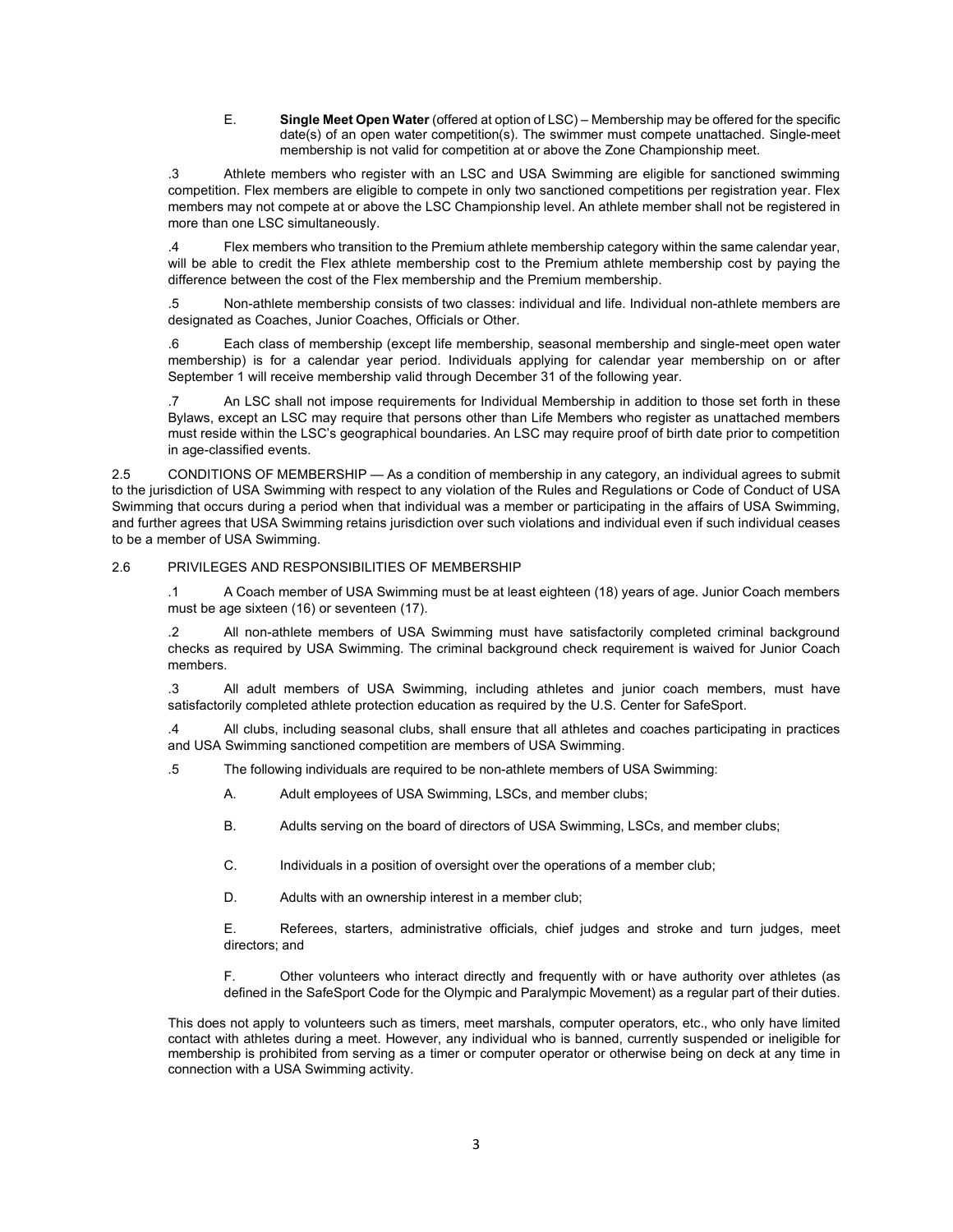.6 All Coach and Junior Coach members of USA Swimming must have satisfactorily completed safety training, criminal background checks and other coaches' education as required by USA Swimming. Junior Coach members are not required to complete a criminal background check but are subject to pre-employment screening.

.7 Junior Coach members must always be under the direct visual supervision of a registered Coach member.

.8 All clubs which register for the first time as a year-round club member shall comply with the New Club Membership Requirements established by USA Swimming.

.9 All clubs are required to comply with USA Swimming Pre-Employment Screening Procedures for New Employees for all new employees who are required to be members under these Bylaws.

.10 All clubs must have either (i) at least one member coach and a board of directors or other governing board; or (ii) at least two member coaches.

2.7 FEES

.1 The annual fee for each class of membership is composed of the following elements:

A. A national fee established by the Board of Directors, except those changes to fees for Club membership (including seasonal) and the Individual categories of non-athlete (Coach, Official, and Other), premium, seasonal, outreach and single meet open water must be approved by the House of Delegates; and

B. A local fee established by the LSC. The local fee for the Outreach Membership may not exceed \$2 and the local fee for the Flex Membership may not exceed \$10.

.2 An LSC may charge a fee for transfers.

2.8 DELINQUENT DUES AND FEES — If any member or the legal representative of any member has secured a court judgment against any other member for non-payment of financial obligations due such member in the normal and usual course of activities or business associated with membership in and of swimming, that member's membership rights may be suspended only after a hearing before the National Board of Review until the judgment is satisfied.

2.9 TERMINATION OF MEMBERSHIP — Membership in USA Swimming may be terminated according to the process set forth in Part Four of the USA Swimming Rules and Regulations.

## ARTICLE 3

#### CORPORATE OFFICERS

#### 3.1 CORPORATE OFFICERS

.1 The President & CEO is the chief executive officer of USA Swimming. The President & CEO shall have all the duties incident to that office and those specifically assigned by the Board of Directors. The President & CEO shall serve at the pleasure of the Board of Directors. For international purposes, the President & CEO shall be recognized as the Secretary General of USA Swimming. The President & CEO serves as a non-voting Ex-Officio member of the Board of Directors.

.2 The Vice President is appointed by the President & CEO. The Vice President shall have all the duties incident to that office; those specifically assigned by the President & CEO; and shall perform the duties of and have the authority and exercise the power of the President & CEO when the President & CEO is absent or incapacitated. The Vice President & shall serve at the pleasure of the President & CEO.

.3 The Treasurer & CFO is the chief financial officer of USA Swimming. The Treasurer & CFO shall have all the duties incident to that office; those specifically assigned by the President & CEO; or specifically set forth in these Bylaws. The Treasurer & CFO shall serve at the pleasure of the President & CEO.

.4 The Secretary & General Counsel is the chief legal officer of USA Swimming. The Secretary & General Counsel shall have all the duties incident to that office; those specifically assigned by the President & CEO; and, in addition, shall be responsible for the legal affairs of USA Swimming under the direction of the Board of Directors and the President & CEO. The Secretary & General Counsel shall serve at the pleasure of the President & CEO. The Secretary & General Counsel serves as a non-voting Ex-Officio member of the Board of Directors.

## ARTICLE 4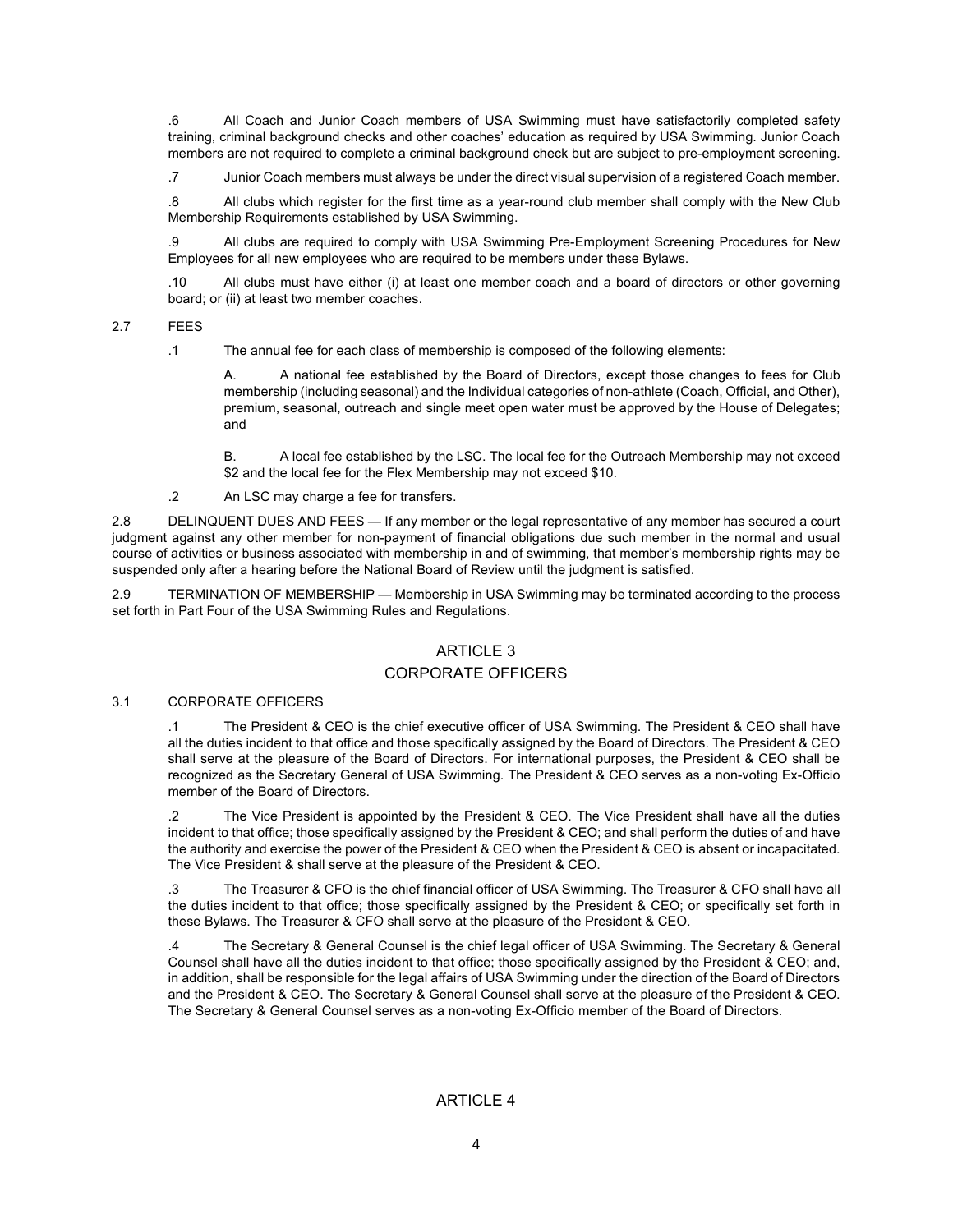## BOARD OF DIRECTORS

4.1 GENERAL MEMBERSHIP — The Board of Directors shall have fifteen (15) voting members. The President & CEO and Secretary & General Counsel shall be non-voting Ex-Officio members. Board members are volunteers and are not compensated for their services, but they may receive reimbursement for approved expenses reasonably incurred as part of Board duties.

4.2 VOTING BOARD MEMBERS shall be as listed herein; a minimum of three (3) coaches shall be maintained.

.1 The Immediate Past Board Chair shall be a voting member.

.2 The Chair of the National Team Steering Committee shall be a voting member.

.3 Five (5) 10-Year Athlete representatives shall be voting members and shall be directly elected by athletes who meet the same standards as 10-Year Athletes. The five (5) 10-Year Athlete representatives shall be: The USOPC AAC representative, the USOPC AAC alternative, and three (3) at-large 10-Year Athlete representatives.

Seven (7) individuals elected by the House of Delegates in accordance with 6.3 (Elections) shall be atlarge voting members, at least two (2) of whom shall be Independent. A minimum of one (1) from each zone's geographic area shall be maintained among the members who are elected by the House of Delegates. NOTE: If the Immediate Past Board Chair was originally elected by the House of Delegates as an at-large voting member, they may be included as one (1) of the individuals on the Board to fulfill the Independent requirement and/or as one (1) of the individuals on the board to fulfill the zone geographic area requirement.

.5 One (1) individual directly representing the interests of all organizations that are members of USA Swimming pursuant to 2.3 and which conduct a national program or regular national athletic competition on a level of proficiency appropriate for the selection of swimmers to represent the United States in international swimming competition ("Allied Member Director") shall be a voting member. The Board of Directors shall determine whether an organization satisfies the criteria of this Article and thus qualifies as an "Allied Member." If there is no Allied Member Director, there will be an additional individual elected by the House of Delegates in accordance with 6.3 (Elections), who shall be an at-large voting member. The nomination and election process for an Allied Member Director is outlined in the Board Governing Policies Manual.

4.3 TERM OF OFFICE — Elected Board members shall hold office for terms of four (4) years or until their successors are elected. Their term of office shall commence at the close of the annual meeting of the House of Delegates at which they are elected. Terms shall be staggered such that approximately one-fourth (1/4) of the Board members are elected annually. Each Director is eligible to be nominated for two consecutive terms. A person so elected for successive terms is eligible for re-election to the Board of Directors after the lapse of two years. Terms of less than thirty (30) months served to fill a vacancy on the Board shall not be considered in the computation of time for this purpose.

4.4 BOARD OFFICERS — The Board of Directors shall elect its own officers from among its voting members in oddnumbered years, except the Immediate Past Board Chair, the National Team Steering Chair, and the Allied Member Director shall not be eligible for election to an office. The Board of Directors, by a sixty percent (60%) majority vote, may call for an election of a new officer before the relevant term has expired.

.1 **Board Chair** — USA Swimming shall have a Board Chair who shall preside at all meetings of the Board; see to it that the Board fulfills its duties as prescribed by law, the Articles of Incorporation, these Bylaws, and the Board's governing policies then in effect; be the official spokesperson of the Board of Directors; and perform such other duties as the Board may from time to time prescribe.

.2 **Board Vice-Chair** — The Board Vice-Chair shall perform such duties as set forth in these Bylaws or as may be assigned by the Board of Directors and shall perform the duties of the Board Chair in the event of the Board Chair's absence, disability, or refusal to act.

.3 **Vice-Chair Fiscal Oversight** — The Vice-Chair Fiscal Oversight shall perform such duties as outlined in these Bylaws and Board Governing Policies Manual, or as otherwise assigned by the Board of Directors.

#### .4 **Terms of Board Officers**

A. The term of the Board Chair shall be four (4) years. The Board Chair shall not serve more than one term as Board Chair.

B. The terms of the Board Vice-Chair and Vice-Chair Fiscal Oversight shall be two years. No member shall serve more than two consecutive terms as Vice-Chair Fiscal Oversight.

C. A person elected as Board Vice-Chair in the mid-term cycle of the Board Chair, shall be the Vice-Chair/Chair-Elect and assume the office of Board Chair after two years.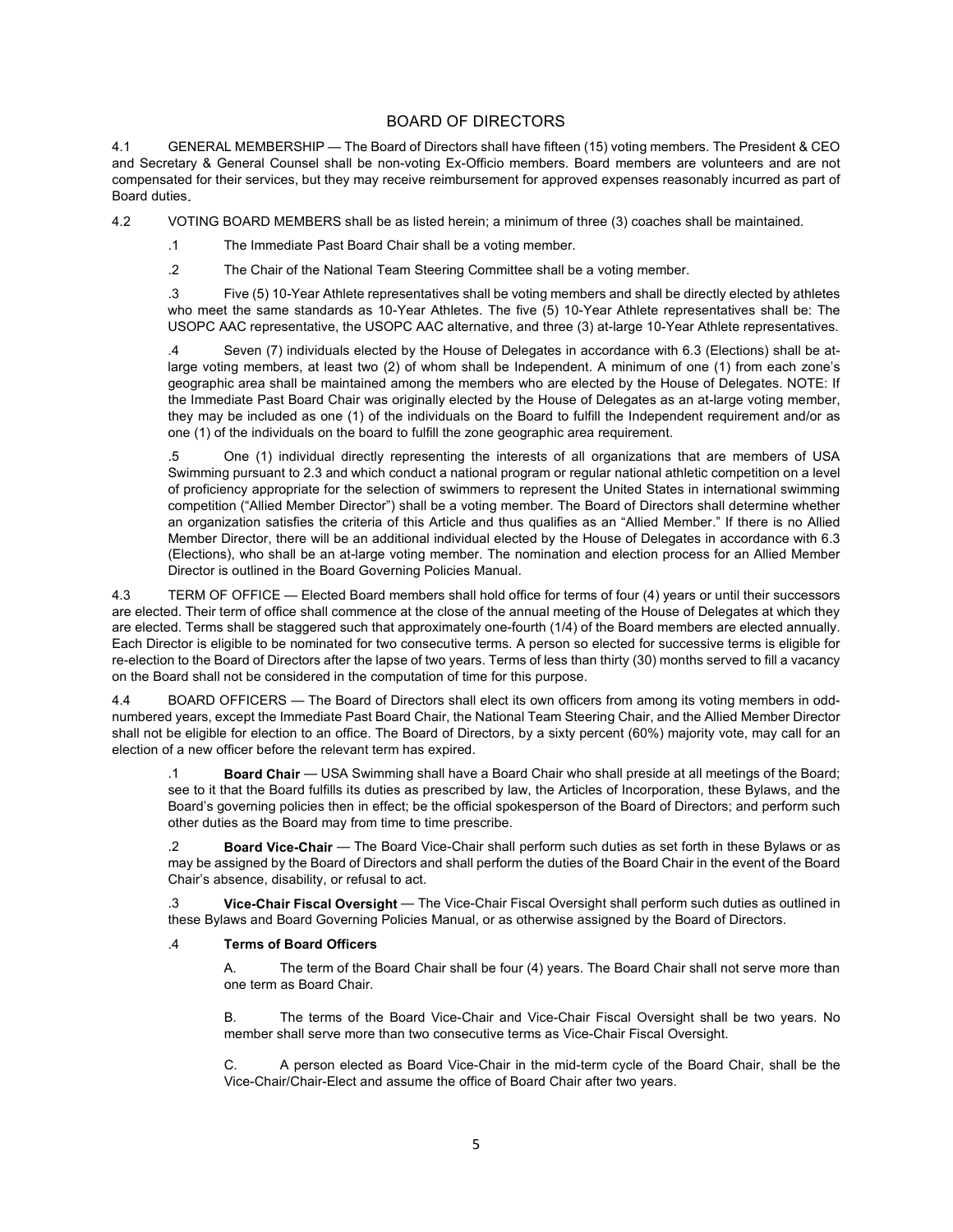D. Exception to the Term of Office as stipulated in 4.3 above shall be made for the Vice-Chair/Chair-Elect, the Board Chair, and the Immediate Past Board Chair, whose terms shall be automatically extended, (i.e., without having to be re-elected to the Board by the House of Delegates for the duration necessary to fulfill the ascendancy of those three offices).

E. If a Board officer vacates their seat for any reason, the Board shall hold an election to elect another Board member to fill the remainder of the term of that office.

## 4.5 REMOVAL AND RESIGNATION OF BOARD MEMBERS

1. Any Board member of USA Swimming who has failed to attend to their official duties or responsibilities or has done so improperly will be referred to the Ethics Committee for investigation. The Ethics Committee will conduct its investigation, and may impose sanctions, including but not limited to suspension and/or a recommendation for removal from office, in accordance with the Colorado Revised Nonprofit Corporations Act and the USA Swimming Rules and Regulations. The Ethics Committee may impose sanctions itself, but it may not impose a sanction of removal from office. If the Ethics Committee determines that a removal recommendation is appropriate, it will make the recommendation to the entity that elected the Board member at issue. That Board member may be removed from office by an affirmative vote of at least a majority of a quorum of the body that has the jurisdiction to elect that Board member.

2. Absence from more than one (1) of the five (5) regularly scheduled meetings in the Board's annual planning cycle will constitute that member's resignation from the Board. The annual planning cycle starts upon adjournment of the House of Delegates annual meeting. In case of extenuating circumstances, a Board member may request a waiver to this provision. Waivers may be granted by vote of the Board or at the discretion of the Board Chair. In the latter case, the Board Chair shall inform the Board of such waiver.

Additionally, a Board member will be deemed to have resigned from the Board upon the termination or suspension of such Board member's membership as a result of:

- A Board member's loss of qualifications as required by Bylaw 4.6;
- A finding by the National Board of Review that the Board member has violated the USA Swimming Code of Conduct;
- A Board member's USA Swimming background screen report reveals an automatic disqualifier to membership as set forth in the USA Swimming Background Check policy or a special panel of the National Board of Review determines a Board member is ineligible for membership after a hearing regarding an offense which is a potential disqualifier for membership per the USA Swimming background check policy; and/or
- A finding by a third party with the authority to make such adjudication of the Board member's USA Swimming membership or participation in the United States Olympic and Paralympic Movement (e.g., the U.S. Center for SafeSport).

4.6 QUALIFICATIONS. Board members must be at least 18 years old and have the legal right to work in the United States without sponsorship, and they should have the highest personal values, judgment, and integrity, as well as a commitment to USA Swimming ideals.

1. An individual is ineligible for Board membership if they have:

a) A felony conviction involving harm to a member of a vulnerable population such as children, elderly, or individuals with a disability;

b) A felony conviction for sexual abuse or assault of any kind;

c) A felony conviction for a hate crime;

d) Served a period of ineligibility for an Anti-Doping Rule Violation as determined by the World Anti-Doping Code; or

e) Served a period of ineligibility for a SafeSport Code violation as defined by the U.S. Center for SafeSport or USA Swimming's Safe Sport program.

Any other felony conviction must be disclosed in advance of consideration for service as a Board member and may be considered in evaluations. Any misdemeanor, suspension, or ineligibility from a sport or sport organization for rules violations or otherwise must also be disclosed for similar consideration. Board members have an ongoing duty to disclose. If a potential or existing Board member is under investigation for, or has been formally accused of, any of the above infractions, that individual may be asked to suspend their candidacy or leadership role until the investigation or accusation has been adjudicated. The Secretary & General Counsel will receive disclosures and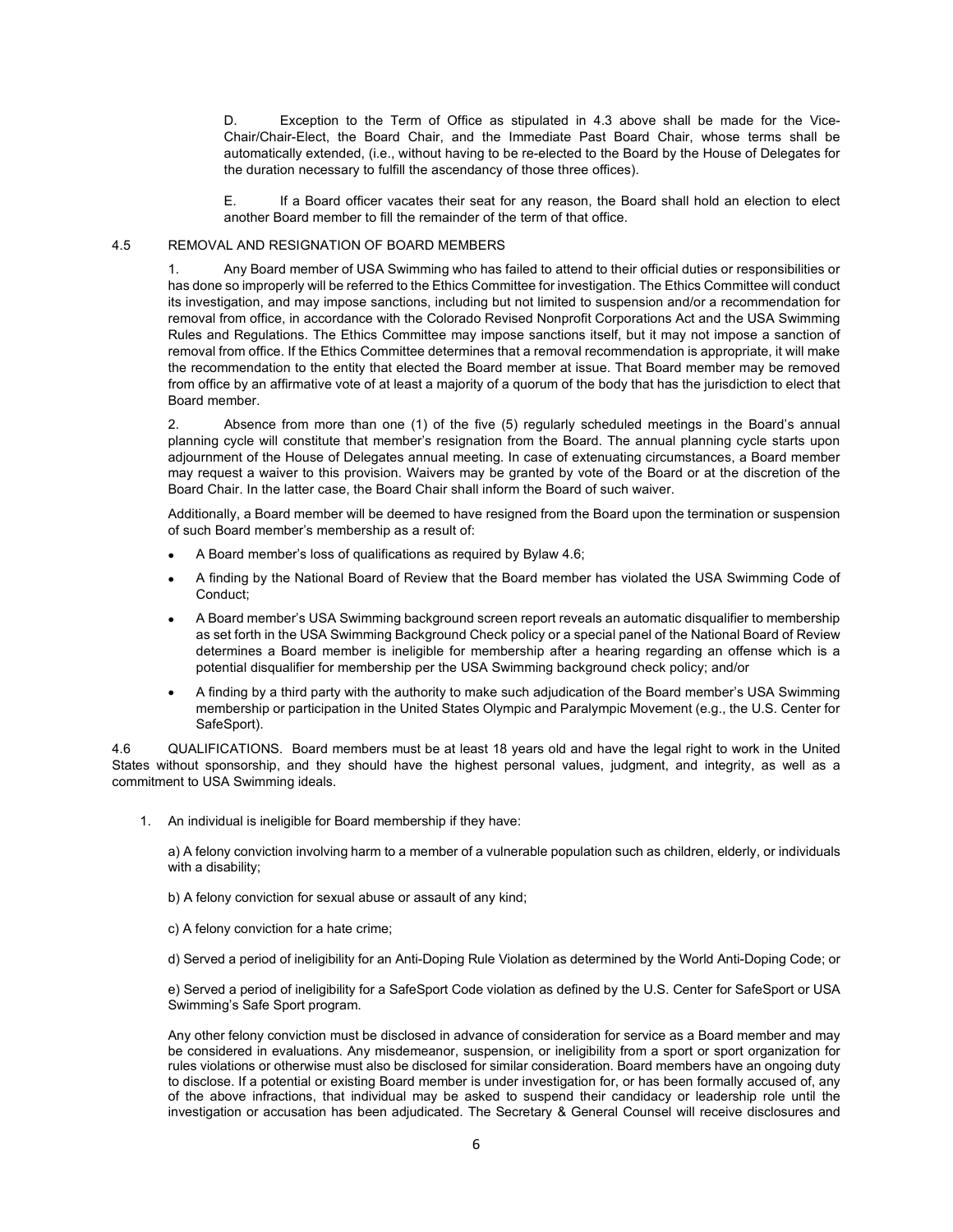resolve questions and disputes in eligibility and the application of these qualifications for service.

- 2. Board members may not be officers at another NGB.
- 3. Board members must be selected without regard to race, color, religion, national origin, or sex.
- 4. Independent Board members should have an obvious connection to swimming as a swimmer, parent of a swimmer, coach, official, etc. However, a Board member is not considered "Independent," if in the two years preceding their election or appointment, or at any time during their service on the Board, they:
	- a. Were employed by or held any governance position (whether paid or volunteer position) with USA Swimming, FINA, the international regional sport entity, or any sport family entity connected to USA Swimming, e.g. United States Aquatics Sports, Union Americana de Natacion/PanAm Aquatics, an LSC, etc. Independent Board members are excepted from the requirement prohibiting them from holding any governance office if the only governance position they hold is their Board position or related to their Board position.
	- b. Had an immediate family member employed by or holding any governance position (whether paid or volunteer position) with USA Swimming, FINA, the international regional sport entity, or any sport family entity connected to USA Swimming, e.g. United States Aquatics Sports, Union Americana de Natacion/Amateur Swimming Union of the Americas, an LSC, etc.
	- c. Had been affiliated with or employed by USA Swimming's outside auditor or outside counsel.
	- d. Had an immediate family member affiliated with or employed by USA Swimming's outside auditor or outside counsel.
	- e. Had been a member of USA Swimming's Athletes' Advisory Council (AAC).
	- f. Had been a member of any constituent group with representation on the Board.
	- g. Had received any compensation from USA Swimming, directly or indirectly. Independent Board members are excepted from the requirement prohibiting them from accepting any payment from USA Swimming, provided that all payments received are reimbursements for approved expenses reasonably incurred as part of their Board duties.
	- h. Had been an executive officer, controlling shareholder, or partner of a corporation or partnership or other business entity that does business with USA Swimming.
	- i. Had been the parent or close family member or coach of an athlete that has competed in Protected Competition, as defined by the USOPC Bylaws in effect at the time.
	- j. Had been a member of USA Swimming in a membership category that participates in Protected Competition, as defined by the USOPC Bylaws in effect at the time.

4.7 VACANCIES — If a vacancy occurs on the Board of Directors, and the unexpired term of such Director exceeds six (6) months, a successor shall be appointed to fill the unexpired term of the vacated office, as follows:

.1 Board Members Elected by the House of Delegates – Any vacancy shall be filled by a majority vote of the remaining Board members.

.2 Athlete Members – Any vacancy shall be filled by a majority vote of the USA Swimming AAC.

.3 Immediate Past Board Chair — Any vacancy shall be filled by a majority vote of the remaining Board members.

4.8 AUTHORITY/EMERGENCY POWER — The USA Swimming Board of Directors shall have the authority to act for USA Swimming. The Board may amend the Corporate Bylaws as permitted under 10.1.1 but is not permitted to amend any section of the Rules and Regulations except as follows: The Board shall have the emergency power to adopt, revoke, and amend any rule or regulation in the Rules and Regulations if the Board, with the advice and consent of the Operational Risk Committee, the Rules & Regulations Committee, and legal counsel, shall determine that safety considerations so require. A technical rule which is also a FINA rule, may not be revoked or amended. An action taken under this emergency provision shall be effective until the next meeting of the House of Delegates. The Board Chair shall make a fully detailed report including findings of fact to the entire membership of the House of Delegates (as last certified) within thirty (30) days of the action taken.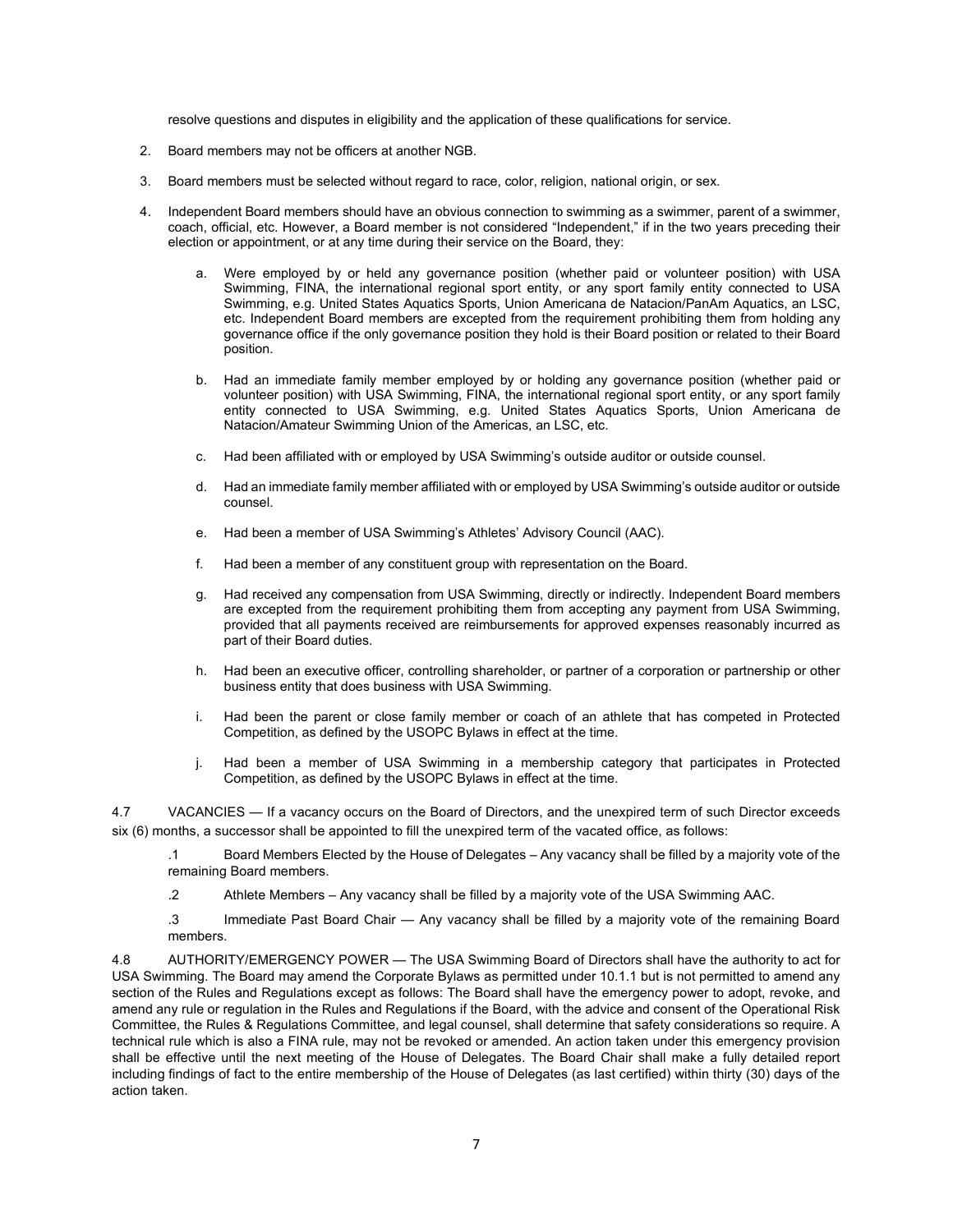#### 4.9 MEETINGS

.1 **Regular Meetings** — Meetings of the Board of Directors shall be held at any time or place, pursuant to resolution of the Board, or to a call signed by the Board Chair, or upon written request of one-third (1/3) of the members of the Board. Not less than thirty (30) days written notice of such meeting shall be given to each Director. Notice of any meeting may be waived in writing either before or after such meeting. Attendance by any Director not having received written notice shall be deemed a waiver of such notice unless at the beginning of the meeting or promptly upon the Director's later arrival, the Director objects to holding the meeting or transacting business at the meeting because of lack of notice or defective notice and does not thereafter vote for or assent to action taken at the meeting.

.2 **Special Meetings** — Special meetings of the Board of Directors may be held upon no less than 48 hours' notice. Actions taken during such special meetings shall be limited to those pertaining to issues cited in the meeting notice.

.3 **Quorum** — The presence of a majority of the voting Directors shall constitute a quorum at any meeting of the Board of Directors. Proxy voting is not permitted.

.4 **Minutes** — A summary of the proceedings of the meetings of the Board of Directors as approved by the Secretary & General Counsel and the Board Chair shall be posted on the USA Swimming website within one month of each meeting. The minutes as approved by the Board from all meetings of the Board of Directors from at least the three most recent years must be made publicly available on its website.

4.10 ACTION WITHOUT A MEETING — Action without a meeting may be taken by the Board of Directors if notice as described herein (the "Notice") is transmitted to each member of the Board of Directors, and each member of the Board of Directors by the time stated in the Notice either votes in writing for or against such action, abstains in writing from voting, fails to respond or vote, or fails to demand in writing that action not be taken without a meeting. The Notice shall state the action to be taken, the time by which a Director must respond, that failure to respond by the time stated in the notice will have the same effect as abstaining in writing by the time stated in the notice and failing to demand in writing by the time stated in the notice that action not be taken without a meeting, and any other matters the Corporation determines to include. Action is taken under 4.10 only if, at the end of the time stated in the Notice, the affirmative votes in writing for such action received and not revoked equal or exceed the minimum number of votes that would be necessary to take such action at a meeting at which all of the Directors then in office were present and voted, and the Corporation has not received a written demand by a Director that such action not be taken without a meeting other than a demand that has been revoked.

A Director's right to demand that action not be taken without a meeting shall be deemed to have been waived unless the Corporation receives such demand from the Director in writing by the time stated in the Notice and such demand has not been revoked. Any Director who in writing has voted, abstained, or demanded action not be taken without a meeting pursuant to 4.10 may revoke such abstention, or demand in writing received by the Corporation by the time stated in the Notice. All communications under 4.10 may be transmitted or received by the Corporation by facsimile, e-mail, or other form of electronic communication. Action taken pursuant to 4.10 has the same effect as action taken at a meeting of Directors and may be described as such in any document.

## ARTICLE 5 STANDING COMMITTEES OF THE USA SWIMMING BOARD OF DIRECTORS

#### 5.1 STANDING COMMITTEES

- .1 Standing committees of the USA Swimming Board of Directors shall be as listed in this Article.
- .2 Except for those individuals who qualify for a committee via an elected position:
	- A. Non-athlete committee members shall serve three-year terms, except as noted herein:

(1) A non-athlete member who accumulates two (2) or more unexcused absences within one (1) calendar year may be removed by the Committee Chair with the consent of the Board Chair.

(2) After a warning from the Committee Chair, a non-athlete member who continues to fail to contribute or fulfill assigned duties in a timely manner may be removed from their committee position by the Committee Chair with the consent of the Board Chair.

(3) Committee members shall only be subject to removal for any other reason by the USA Swimming Board of Directors.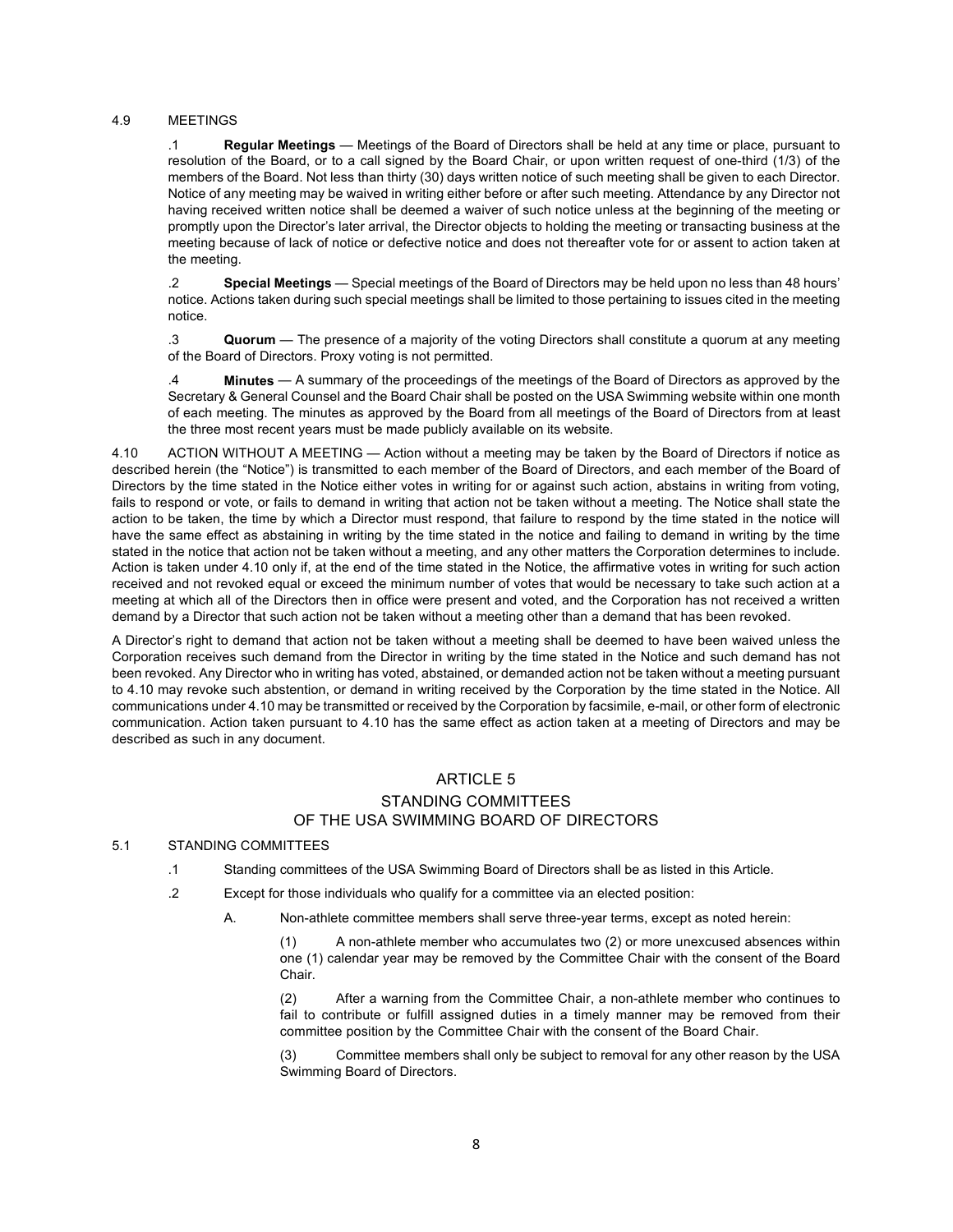(4) A member who has been removed shall be notified in writing by the Chair of the committee. The member shall have two weeks to appeal the decision to the USA Swimming Board of Directors.

B. Athlete committee members shall be appointed by the USA Swimming AAC and serve two-year terms, except as noted herein.

Except as noted otherwise in these Bylaws, the terms of members of standing committees shall be staggered so that one-third (33.3%) of all members are appointed each year following the annual meeting of the House of Delegates.

D. In the event of a vacancy on a committee caused by any reason, the person/organization responsible for the appointment shall select the person to fill the vacancy for the remainder of the term. If the vacancy occurs in an elected committee position, the Board Chair, in consultation with the Committee Chair, shall appoint a replacement to serve the remainder of the term.

E. At least one-third (33.3%) of the voting membership of each committee shall be eligible athlete representatives appointed by the USA Swimming AAC.

F. Except as noted otherwise in these Bylaws, a committee member shall serve no more than two (2) consecutive terms and may be reappointed following a lapse of one (1) year.

.3 Unless otherwise specified in these Bylaws, the Board Chair shall appoint all standing committee chairs for one-year terms.

.4 The Board of Directors may establish special committees or task forces as it sees fit to assist in its functions and shall delegate to the President & CEO authority to establish operating committees to ensure member/volunteer input and participation in fulfilling USA Swimming's programming needs. Committee and coordinator details shall be outlined in the USA Swimming Operating Policy Manual or the USA Swimming Rules and Regulations.

.5 Standing Committees will be responsible to the Board of Directors for the fulfillment of their responsibilities, which will be reflected in the Board Governing Policies Manual. Reporting to the Board shall be through the Board Chair or the Board officer or member as designated by the Board Chair.

.6 Unless specifically provided elsewhere in these Bylaws, all committee meetings shall be regular committee meetings, unless specifically designated as a special meeting.

#### 5.2 INVESTMENT COMMITTEE

.1 Membership: The Investment Committee shall consist of six (6) persons, as follows:

A. The Vice-Chair Fiscal Oversight.

B. The Board Chair, or a representative appointed by the Board Chair with the approval of the Board of Directors.

C. One (1) additional individual appointed by the Board Chair and the Vice-Chair Fiscal Oversight with the approval of the Board of Directors.

D. Two (2) eligible athlete members.

E. One member appointed by the USA Swimming Foundation Board Chair with the approval of the Foundation Board.

None of the members identified in items c – e above may be members of the USA Swimming Board of Directors. Priority is to be given, when making appointments, to individuals with relevant business and/or investment acumen.

.2 Chair**:** Either the Vice-Chair Fiscal Oversight or the Board Chair's duly appointed representative shall serve as the committee chairperson, as determined by the Board Chair in consultation with the Vice-Chair Fiscal Oversight.

#### 5.3 AUDIT COMMITTEE

.1 Membership: The Audit Committee shall consist of six (6) members, as follows: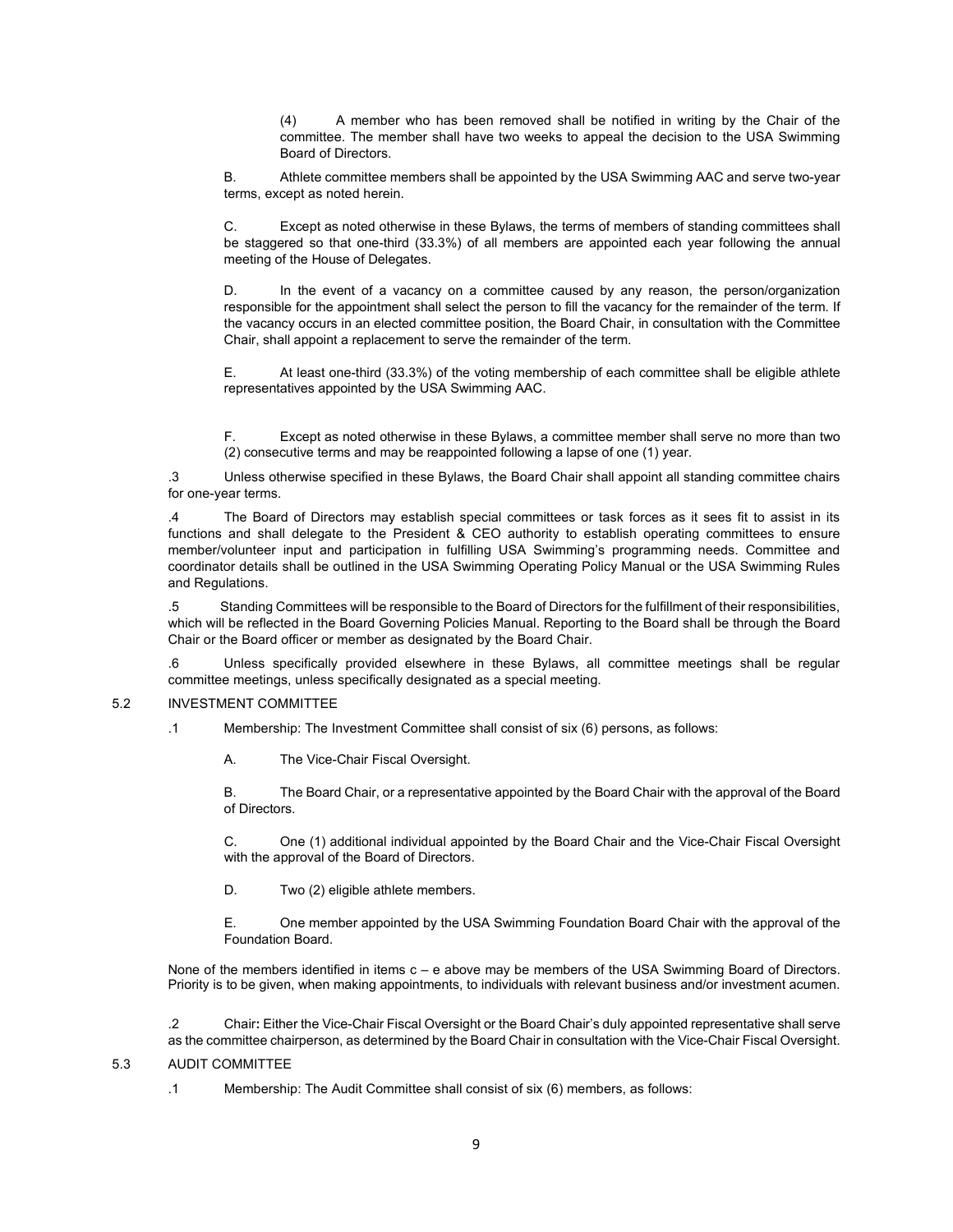- A. Two (2) eligible athlete members.
- B. The Vice-Chair Fiscal Oversight.
- C. The USA Swimming Foundation Treasurer.

D. Two additional members appointed by the Board Chair, one of whom shall be a non-officer Board member.

Priority is to be given, when making appointments, to individuals with knowledge of financial/audit/tax issues.

.2 Chair: Vice-Chair Fiscal Oversight

## 5.4 CREDENTIALS/ELECTIONS COMMITTEE

.1 Membership: The Credentials/Elections Committee shall consist of seven (7) non-athlete members appointed by the Board Chair and a sufficient number of eligible athlete members so as to constitute at least one third (33.3%).

## [*Committee to be replaced by a volunteer Coordinator in September 2022*]

#### 5.5 NATIONAL BOARD OF REVIEW COMMITTEE

.1 Membership: The National Board of Review Committee shall consist of such number of members as the Board Chair may deem appropriate from time to time; such non-athlete members shall be appointed by the Board Chair, with the advice of the Secretary & General Counsel, who shall serve as a non-voting Ex-Officio member. At least one third (33.3%) of the voting membership of the National Board of Review Committee shall be eligible athlete representatives whose appointments are approved by the Board athlete representatives. The Chair and Vice-Chair(s) of the National Board of Review shall serve as the Chair and Vice-Chair(s), respectively, of the National Board of Review Committee. A member of the National Board of Review Committee may serve up to five (5) consecutive two-year terms and may be reappointed following a lapse of one (1) year.

#### 5.6 NOMINATING COMMITTEE

.1 Membership: The Nominating Committee shall consist of nine (9) voting members and one (1) non-voting Ex-Officio member.

A. Two (2) shall be eligible athlete members.

B. One (1) shall be a 10-Year Athlete representative of the Board of Directors, decided by the five (5) 10-Year Athlete representatives of the Board of Directors.

C. Two (2) shall be coach members of USA Swimming, appointed by the USA Swimming Coach Advisory Council.

D. One (1) shall be a coach member of the Board of Directors, appointed by the Board of Directors.

E. One (1) shall be an official appointed by the USA Swimming Officials Committee, from among all official members of USA Swimming.

F. Two (2) shall be individuals of independent background intended to enhance and complement the diversity of thought and perspective of the remaining composition of this committee (such as ethnicity, geography, business skills) shall be proposed by the Board Chair and approved by the Board of Directors,

G. The Board Chair or Board Vice-Chair, as chosen by the Board Chair, shall be a non-voting Ex-Officio member.

H. The Committee shall, at its first meeting of each nominations cycle, select a chairperson from among its own membership.

I. Nominating Committee members shall be ineligible for nomination to the Board.

.2 Duties of the Nominating Committee – The Nominating Committee shall:

A. issue a call for nominations and prepare a recommended slate of potential Board members in accordance with procedures set forth in the Board Governing Policies Manual.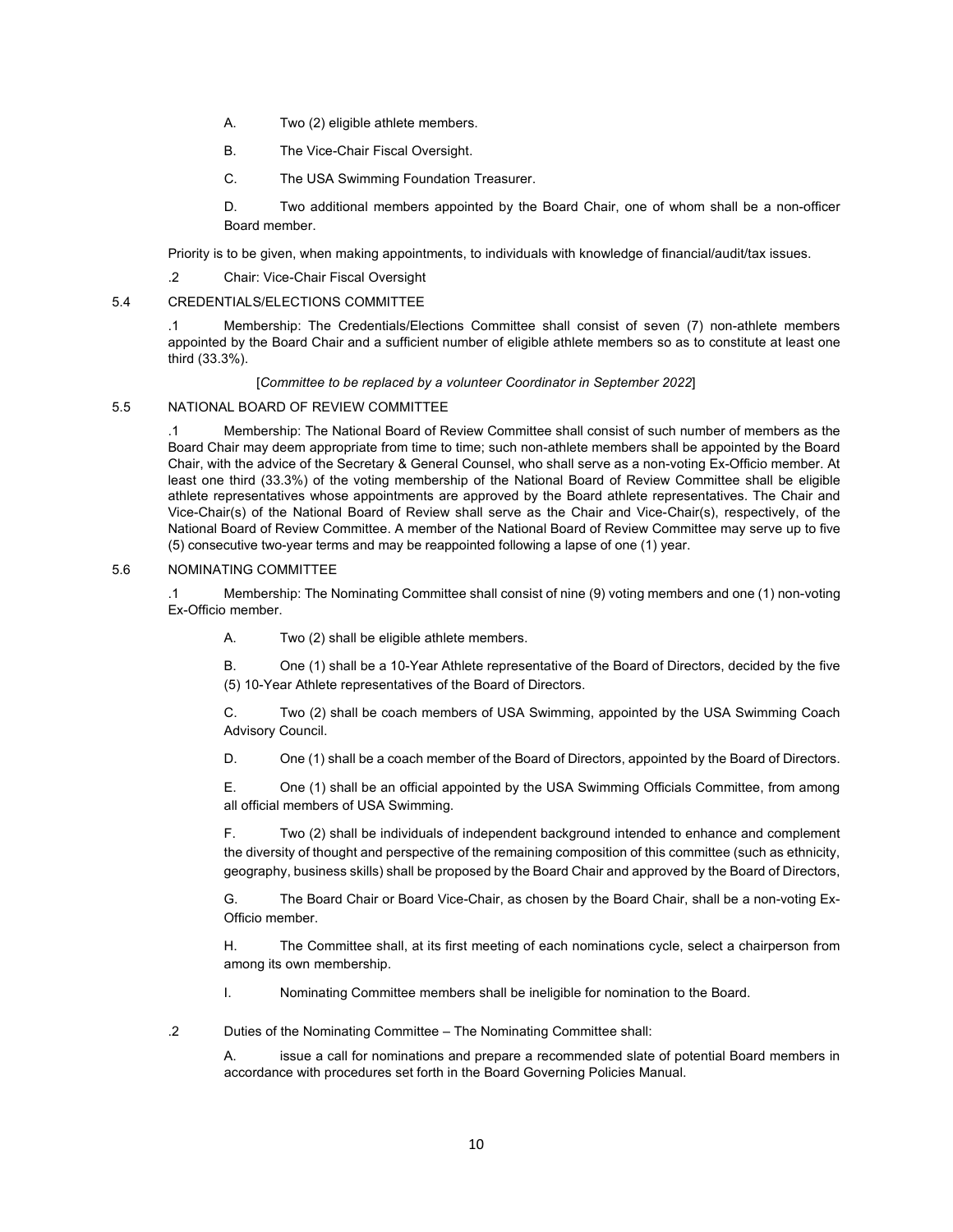B. screen proposed candidates to ensure that they meet all requirements for Board membership as set forth in these Bylaws and in applicable Board policies.

C. ensure that prospective Board members are informed about the Board's governing structure and of its expectations for individual Board member participation, including but not limited to: adherence to policies pertaining to Board Members' Code of Conduct; attendance expectations; advocating and voting for what is in the best interests of USA Swimming, its members and the sport, and not for any specific stakeholder groups; and not attempting to exercise individual authority over the President & CEO or any members of staff unless explicitly Board-authorized for a specific purpose.

#### 5.7 ETHICS COMMITTEE

1. Membership: The Ethics Committee shall consist of three (3) voting members and one (1) non-voting Ex-Officio member.

A. One (1) shall be a 10-Year Athlete representative of the Board of Directors, decided by the five (5) 10-Year Athlete representatives of the Board of Directors.

B. One (1) shall be an Independent Board Member, appointed by the Board Chair and approved by the Board.

C. One (1) shall be a semi-independent member of USA Swimming in good standing, appointed by the Board Chair and approved by the Board.

D. The Secretary & General Counsel or their designee shall be a non-voting Ex-Officio member of the Ethics Committee.

The 10-Year Athlete representative of the Board of Directors shall serve as Chair of the Ethics Committee.

## ARTICLE 6 HOUSE OF DELEGATES

[Effective until September 30, 2023 unless the House of Delegates agrees by a majority vote to extend for an additional oneyear period prior to the aforementioned date, or adopt as permanent legislation by a two-thirds (2/3) vote. The Board of

Directors shall appoint an ad hoc working group by October 1, 2022, which will be comprised of an equal number of coaches, Actively Engaged Athletes, 10-Year Athletes, and non-coach, non-athlete members. Prior to any action to extend or make permanent by the House of Delegates, the ad hoc working group shall review the impact of this legislation and present recommendations or actions to the House of Delegates.]

6.1 MEMBERS – the following shall be the voting members of the House of Delegates:

.1 All voting members of the Board of Directors.

.2 Coach Director, Non-Coach Director, Athlete Director, and the Junior Athlete Representative from each Zone;

.3 Four (4) LSC Athlete Representatives (as defined in the then current Required LSC Bylaws) from each Zone selected by the Athlete Director and the Junior Athlete Representative from each Zone;

.4 Three (3) non-coach, non-athlete members from each Zone selected by each respective Zone's Coach and Non-Coach Directors;

.5 Seven (7) members of the Rules & Regulations Committee to include the Committee Chair, one (1) athlete member, and five (5) non-athlete members selected by the voting members of the Committee;

.6 All coach members of the National Team Steering Committee;

.7 Ten (10) members of the Age Group Development Committee to include at least five (5) coach members, three (3) non-athlete members, and two (2) athlete members selected by the voting members of the Committee;

.8 Ten (10) members of the Senior Development Committee to include at least five (5) coach members, three (3) non-athlete members, and two (2) athlete members selected by the voting members of the Committee;

9. Seven (7) non-athlete coach members of the Coach Advisory Council selected by the voting members of the Council;

.10 Thirteen (13) members of the AEC.

.11 One (1) non-coach, non-athlete member from each LSC as selected by each respective LSC's Board of Directors;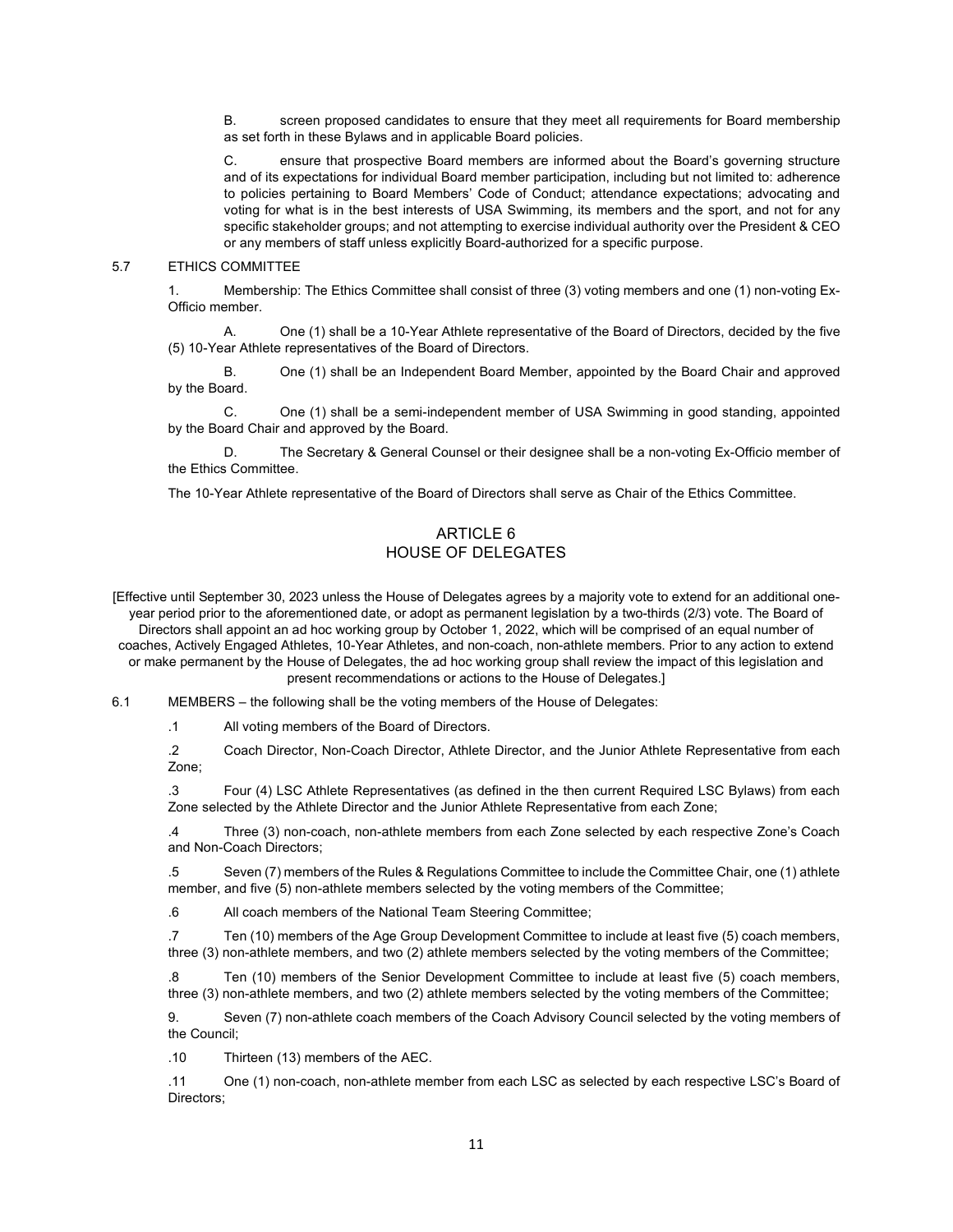.12 Three (3) non-athlete coach members from each LSC as selected by each respective LSC's Board of Directors, except that the five (5) LSCs with the smallest number of registered athletes shall select two (2) nonathlete coach members and the five (5) LSCs with the largest number of registered athletes shall select four (4) non-athlete coach members. The size of the LSCs shall be determined by the number of registered athletes as of August 31 of the prior calendar year;

.13 A sufficient number of 10-Year Athletes and 10-Year+ Athletes whose voting power shall constitute onethird (33.3%) of the total House of Delegates and shall include the voting members of the AAC, the 10-Year Athlete members of the AEC, and the 10-Year Athlete members of the Board of Directors. This may be achieved by actual votes or by weighted voting. A minimum of twenty percent (20%) must be 10-Year Athlete representatives and the remainder may be 10-Year+ Athlete representatives; any weighted voting must preserve these proportions.

.14 10-Year Athlete representatives and 10-Year+ representatives shall be directly elected by athletes who meet the same standards as 10-Year Athletes.

.15 All members of the House of Delegates shall serve until their successors are selected, except that membership may be terminated by resignation filed with the Secretary & General Counsel or their designee. All members under 6.1 must be elected on or before July 1 of each year and written certification thereof must be sent to the Secretary & General Counsel or their designee on or before July 15. No substitution of a member may be made unless written certification thereof is given to the Secretary & General Counsel or their designee at least 72 hours before the House of Delegates is called to order.

.16 Membership on any committee notwithstanding, USA Swimming employees shall not be members of the House of Delegates.

#### 6.2 MEETINGS

.1 The annual meeting of the House of Delegates shall be held at any date, time, and place, including via telecommunication, as may be fixed in the notice of such meeting. Notice shall be posted on the USA Swimming website at least sixty (60) days prior to the meeting.

.2 Special meetings of the House of Delegates may be held at any time, pursuant to a resolution of either the Board of Directors or the House of Delegates. A written notice of any special meeting of members, stating the time, place, and the objectives thereof, shall be e-mailed to each member at least fifteen (15) days before the meeting; such notice may be waived in writing by any member at any meeting before or after such meeting.

.3 The attendance of a member at any meeting without protesting the lack of notice prior to or at the commencement of the meeting shall be deemed a waiver of notice.

.4 The presence of those duly registered and eligible to vote at any meeting of the House of Delegates shall constitute a quorum.

.5 Each member shall have one (1) vote on each matter submitted to the House of Delegates. There shall be no voting by proxy. At all meetings of the House of Delegates only those members duly certified and present (including virtually present at all meetings conducted via telecommunication) shall be permitted to vote. Vote outcomes shall be determined by those members of the House of Delegates present and voting.

.6 The numerical outcome of each balloted vote shall be available to the candidates upon request.

.7 Any action which may be taken at any regular or special meeting of the House of Delegates, or any division or committee thereof, except amendment or repeal of the USA Swimming Rules and Regulations, may be taken without a meeting. The Secretary & General Counsel, or their designee, shall distribute a written ballot to every member entitled to vote on the matter. The ballot shall set forth the proposed action, provide an opportunity to specify approval or disapproval of the proposal, and provide a reasonable time within which to return the ballot. Approval by written ballot shall be valid only when the number of votes cast in favor of the proposed action within the time period specified constitutes a majority of the votes entitled to be cast. When the proposed action to be voted upon concerns only a specific Zone(s) or a certain number of LSCs, as determined by the Board of Directors, the matter shall be voted upon only by eligible members within such Zone(s) or LSCs.

.8 Resolutions of a legislative nature presented to the House of Delegates shall be subject to the same process as set forth for Amendments in Part Five of the USA Swimming Rules and Regulations.

#### 6.3 ELECTIONS

.1 The House of Delegates shall annually elect the number of members to the Board of Directors necessary to maintain the listed number of voting members, with the exception of the five 10-Year Athlete representatives, the Chair of the National Team Steering Committee and the Allied Member Director.

.2 No individual shall be eligible for election unless they have signed a written Letter of Commitment to adhere to USA Swimming's Articles of Incorporation, Bylaws, future Board resolutions, the Board Governing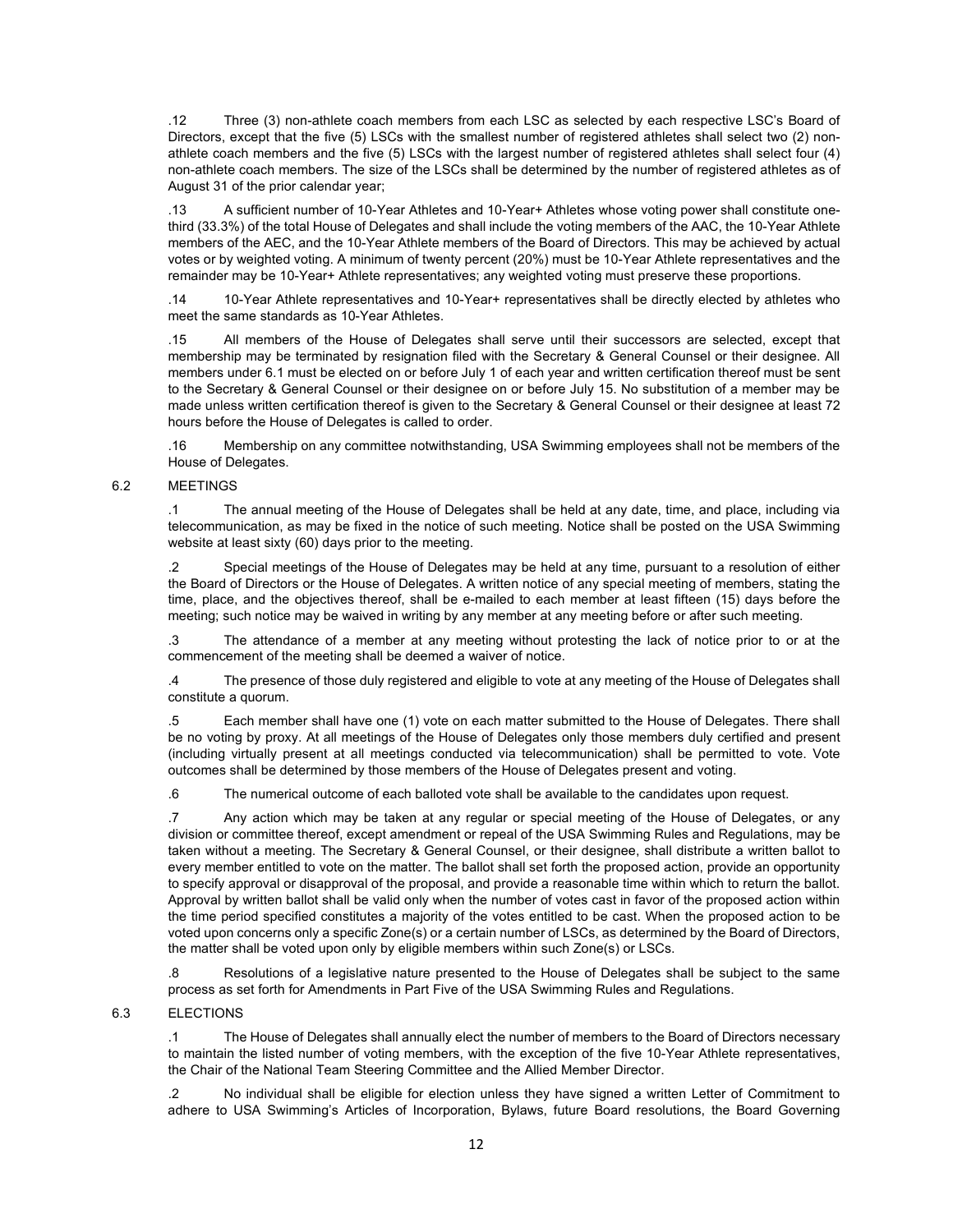Policies Manual, and the Rules and Regulations, including the Code of Conduct, then in effect and have, in the judgment of the Nominating Committee, exhibited a demonstrable connection to swimming.

.3 Process

.1 The Nominating Committee shall issue a Call for Nominations. Applicants may self-nominate or be nominated by a third party with written consent of the applicant. After the screening and interview process outlined in Policy 2.9 of the Board Governing Policies Manual, the Nominating Committee shall present to the House of Delegates a list of all nominees and a ballot by August 7, prior to the annual meeting of the House of Delegates. The list of all nominees will include a biography/nominee statement, as outlined in the Board Governing Policies Manual.

.2 The ballot shall include at least two (2), but no more than three (3) nominees proposed by the Nominating Committee for each seat open for election.

C. Any nominee on the list of all nominees and the ballot must first participate in the Nominating Committee application, screening and interview process. However, if the Nominating Committee does not propose a nominee for placement on the ballot, the nominee may self-nominate by submitting their name to the Secretary & General Counsel no later than July 31 prior to the start of the annual meeting of the House of Delegates. Any such nominees will be indicated on the list of nominees and on the ballot as self-nominated and not proposed by the Nominating Committee. If a nominee does not first go through the Nominating Committee nominating, screening and interview process, they may not be placed on the ballot by any means. Additionally, if a nominee does not pass the screening process (i.e., the nominee does not meet the qualifications in Bylaw 4.6 and/or is not a member of USA Swimming in good standing), they may not be placed on the ballot by any means.

D. All nominees<sup>[1](#page-12-0)</sup> must adhere to the following campaigning rules. All campaigning not expressly permitted below is strictly prohibited. All nominees may engage in the following, but only after August 7:

- (i) Produce a biography of 500 words or less that accompanies a photo to be published on the USA Swimming Website.
- (ii) Use their personal social media accounts to announce their candidacy and post their 500-word biography. Nominees may not engage in discussion on any form of social media (their accounts or others' accounts) about their platform, their stance on issues or any other topic related to their candidacy.
- (iii) Participate in any *Meet the Candidates* forum, whether virtual or in-person, sponsored by USA Swimming.
- (iv) Participate in any virtual *Meet the Candidates* forum sponsored by any Zone, where all questions are presented to the nominees in advance. The Zone must make a reasonable effort to afford the same amount of time to all nominees.
- (v) Participate in any virtual *Meet the Candidates* forum sponsored by any LSC, where all questions are presented to the nominees in advance. The LSC must make a reasonable effort to afford the same amount of time to all nominees.
- (vi) Contact individuals on a one-on-one basis, to share their platform and solicit their vote through telephone, cell phone, emails, text and other electronic communications. To the extent email or other electronic communication is used, the nominee may not copy or blind copy additional individuals.

Any and all campaigning (including any campaigning authorized in Bylaw 6.3.3(D)) is prohibited before August 7, prior to the annual meeting of the House of Delegates, when the list of nominees and the ballot is sent to the House of Delegates. Campaigning may continue up to the start of the annual meeting of the House of Delegates. Nominees may not encourage or solicit others to campaign on their behalf in violation of any of these restrictions.

E. Any violation of the campaigning rules in Bylaw 6.3.3(D) will be referred to the Ethics Committee and may be cause for disqualification; any such decisions will be made prior to the election. If a campaigning violation is alleged after the election has occurred and involves a sitting Board Member, the complaint will be referred to the Ethics Committee for investigation and potential sanctions, pursuant to the process outlined in Bylaw 4.5.1.

## ARTICLE 7 FINANCIAL

<span id="page-12-0"></span><sup>1</sup> Nominees subject to these campaigning rules include any individual on the list of all nominees and the ballot, regardless of whether they have been proposed by the Nominating Committee.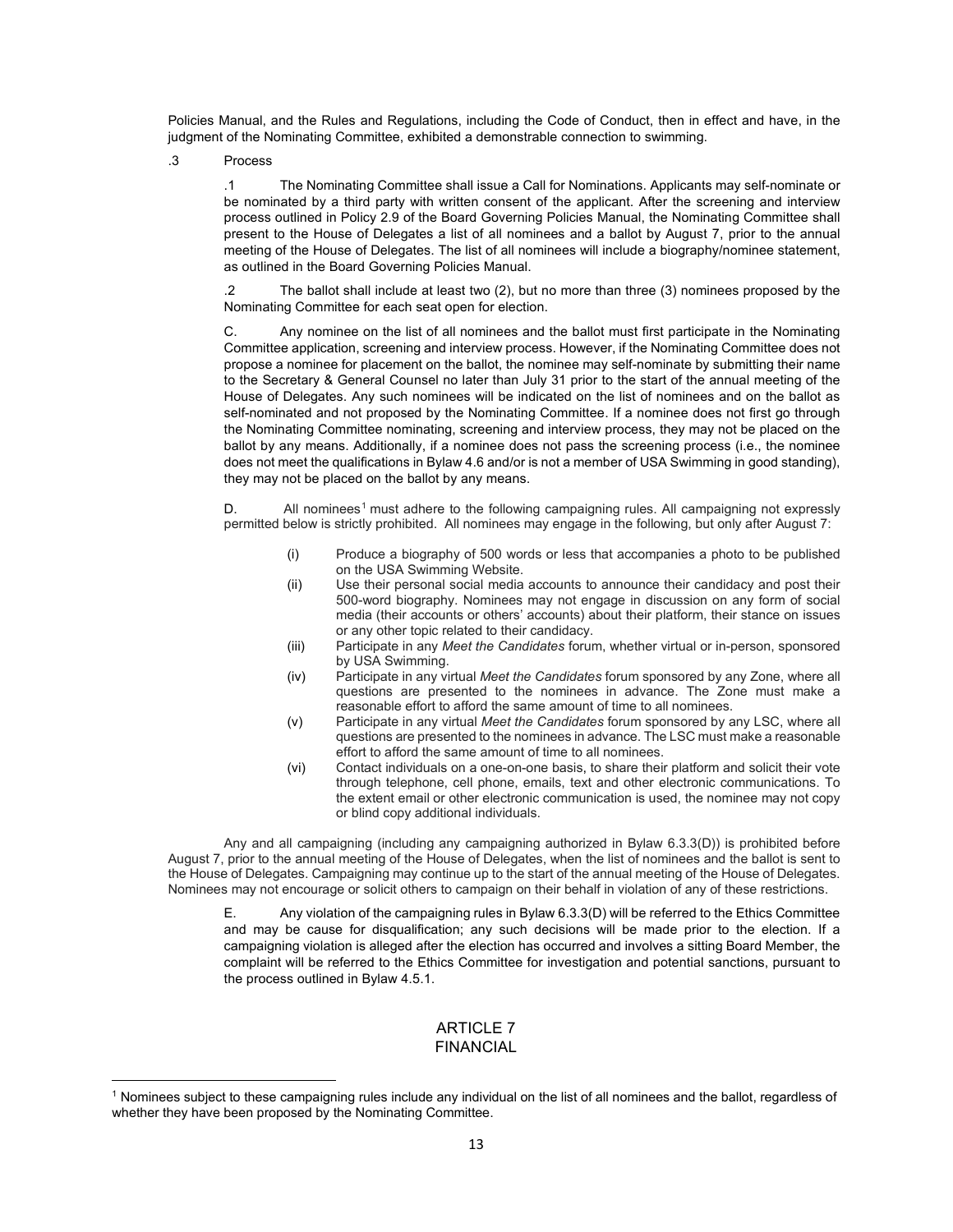7.1 FISCAL YEAR — The Corporation shall have a fiscal period for tax and accounting purposes commencing on the first day of January in each year.

7.2 GENERAL FINANCIAL PROCEDURES — The Vice-Chair Fiscal Oversight shall ensure the preparation of the USA Swimming annual budget by the President & CEO and staff and arrange for presentation to the Board of Directors for approval. This annual budget shall be presented to and approved by the Board of Directors before or at the start of the fiscal year. The Vice-Chair Fiscal Oversight shall make available an annual financial report to the members of the House of Delegates. If requested by the Board of Directors or auditors, the Treasurer and the Vice-Chair Fiscal Oversight shall deliver to the requesting party all money, accounts, books, papers, vouchers, and records pertaining to the accounts of USA Swimming or the office of the Treasurer for audit or other purposes.

7.3 ANNUAL AUDIT — The financial records of the corporation shall be audited annually by a CPA firm selected by the Board of Directors. Such annual financial reports shall be made available for inspection by members of the general public at USA Swimming's principal office on request made within one hundred-eighty (180) days after notice of its availability.

7.4 RECEIPT OF SET ASIDES, GIFTS, AND GRANTS — The Corporation may, by action of the Board of Directors, designate, receive, and accept, or otherwise acquire property or funds or any interest therein in the form of set asides, gifts, grants, contributions, and testamentary transfers. The Corporation's use of such property and funds shall be limited to expenditure of its income only for USA Swimming's exempt purposes in furtherance of its support of, or to benefit, USA Swimming athletes and USA Swimming programs while retaining the principal thereof as an endowment to further such purposes.

7.5 ENDOWMENT FUNDS — There shall be established within USA Swimming such special endowment fund accounts as the Board of Directors deems appropriate. The rules governing their respective operations shall be set forth in the Board Governing Policies Manual.

## ARTICLE 8 LSC REPORTING REQUIREMENTS

8.1 REQUIRED LSC BYLAWS — Each LSC, in accordance with its Bylaws, which are based on the "Required LSC Bylaws," adopted and amended from time to time by the House of Delegates, shall meet the reporting requirements to USA Swimming contained within the "Required LSC Bylaws," including, but not limited to a copy of (1) the annual closing Balance Sheet and Statement of Income and Expense and (2) the corresponding federal income tax return (Form 990). The Balance Sheet and Statement of Income and Expense shall be audited or reviewed by an outside auditor or the LSC Finance Committee.

8.2 FINANCIAL CONTROLS AND OTHER LSC REQUIREMENTS — The Board of Directors may set certain requirements, including the adoption of financial controls. Any such requirements shall be published in the minutes and communicated to all LSCs via mail or e-mail. Failure to adopt such requirements may result in a penalty to the LSC.

8.3 FINANCIAL REQUIREMENTS — Annually, a copy of the financial reports listed above shall be forwarded to USA Swimming headquarters within five (5) months after the close of the fiscal year for the LSC. Upon submission of a request to extend the time to file its federal income tax return, an LSC may be granted additional time to meet its financial reporting requirements to USA Swimming equal to the extension period [typically three (3) months], provided that the LSC submit a copy of the request for extension with the IRS to USA Swimming at the time the extension is filed and the IRS grants such an extension.

8.4 SUSPENSION OF LSC VOTING — Should an LSC not be current, including extensions, with its financial reporting requirements to USA Swimming as of forty-five (45) days prior to the annual meeting of the House of Delegates, the Board of Directors may, with written notice, suspend the LSC from voting at the House of Delegates meeting, said suspension of votes applying only to the LSC positions entitled to vote in the House of Delegates, excluding any at-large members of the LSC.

## ARTICLE 9 INDEMNIFICATION

9.1 INDEMNIFICATION — Each person who is or was a director, officer, or employee of USA Swimming (including the heirs, executors, administrators, or estate of such person) shall be indemnified by USA Swimming to the full extent permitted by the Colorado Revised Nonprofit Corporation Act against any liability, cost, or expense incurred by them in their capacity as director, officer, or employee, or arising out of their status as a director, officer, or employee (including serving at the request of USA Swimming as a director, trustee, officer, employee, or agent of another corporation).

9.2 INSURANCE — USA Swimming may maintain insurance, at its expense, to protect itself and any such person against any such liability, cost, or expense. For the purpose of this Article 9, references to "USA Swimming" include all constituents absorbed in a consolidation or merger as well as the resulting or surviving corporation.